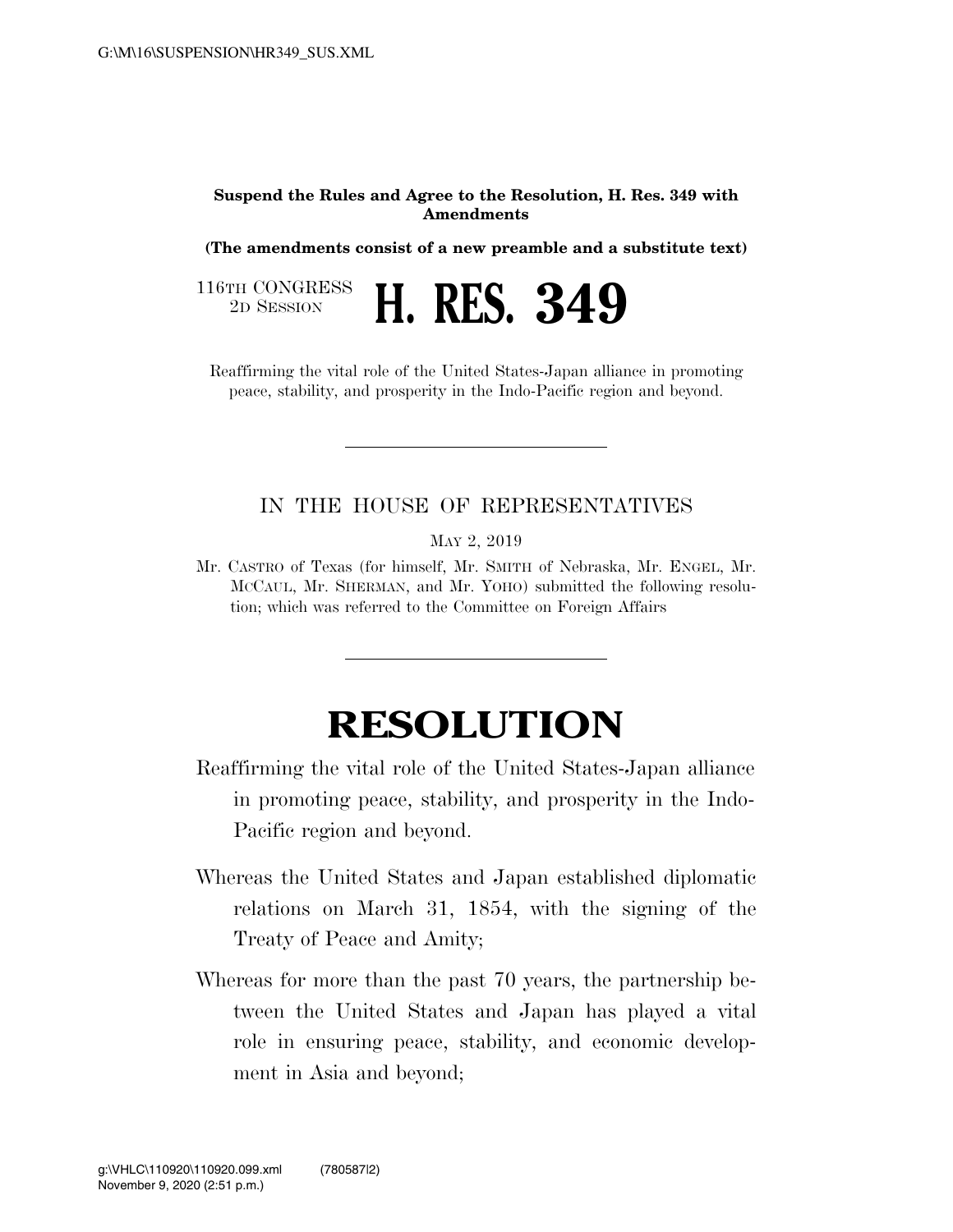- Whereas the United States and Japan are deeply committed to the common values of freedom, democracy, rule of law, and free market economies;
- Whereas the current United States-Japan alliance, forged over six decades ago with the signing of the Treaty of Mutual Cooperation and Security, is the cornerstone for stability and prosperity of Japan and for the Indo-Pacific region, and plays a key role in global peace and stability;
- Whereas the United States and Japan are indispensable partners in combating the proliferation of weapons of mass destruction, improving global health, countering human trafficking and promoting human rights, assisting the victims of conflict and disaster worldwide, and contributing to global economic development;
- Whereas the United States and Japan have worked closely during the COVID–19 pandemic to safely repatriate our respective citizens home and to strengthen our collaboration on global health research and development through partnerships such as the United States-Japan Cooperative Medical Science Program;
- Whereas the United States and Japan are partnering to promote infrastructure investments around the Indo-Pacific that ensure openness, transparency, economic efficiency, and debt sustainability, including through the United States-Japan Mekong Power partnership and the United States-Japan Strategic Energy Partnership;
- Whereas the United States, Japan, and Australia announced in November 2019 the establishment of a Blue Dot Network that will promote transparent and quality infrastructure projects that align with the G20 Principles for Quality Infrastructure Investment;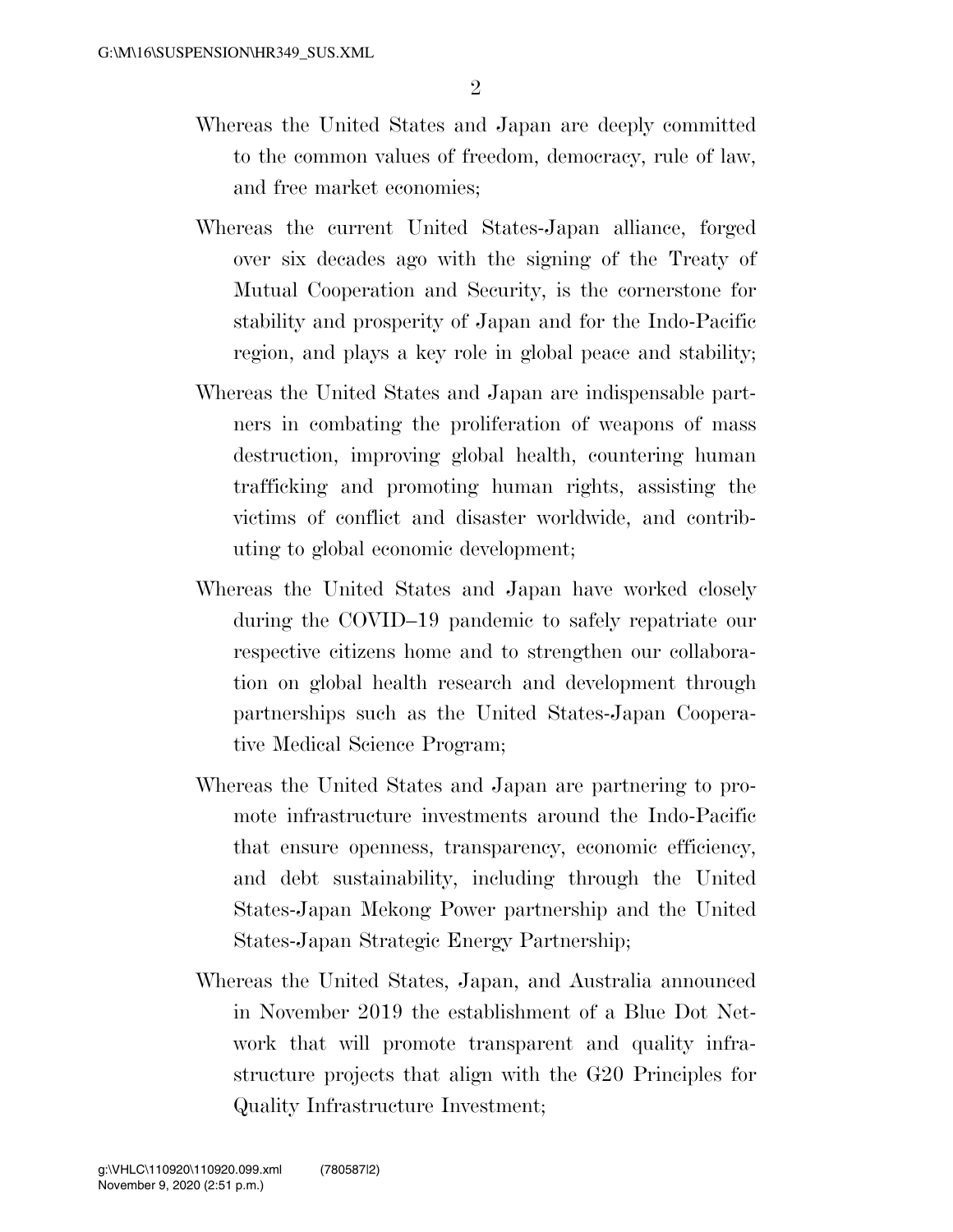- Whereas the alliance is a testament to the ability of great nations to overcome the past and jointly work to create a more secure and prosperous future;
- Whereas approximately 54,000 United States troops are stationed in Japan and the Japanese Government makes substantial financial commitments to the maintenance of United States forces in Japan under the Special Measures Agreement and other contributions that directly support operational readiness of United States forces in Japan;
- Whereas the current United States-Japan Special Measures Agreement is set to expire in March 2021, and the two countries launched working-level negotiations on a new cost-sharing agreement in October 2020;
- Whereas, in October 2020, the United States, Australia, India, and Japan continued their ongoing cooperation through the quad framework and discussed collective efforts to collaborate on COVID–19 pandemic response, maritime security, cybersecurity, quality infrastructure, counterterrorism, and other areas;
- Whereas our two countries, coming from different cultural backgrounds, have created an active and dynamic relationship beneficial to both peoples; and
- Whereas cultural and people-to-people ties between the United States and Japan are long-standing and deep, as exemplified by the gift of the beautiful cherry trees that dot our nation's capital from the People of Japan to the People of the United States in 1912, signifying the affection and respect between the two nations: Now, therefore, be it
	- 1 *Resolved,* That the House of Representatives—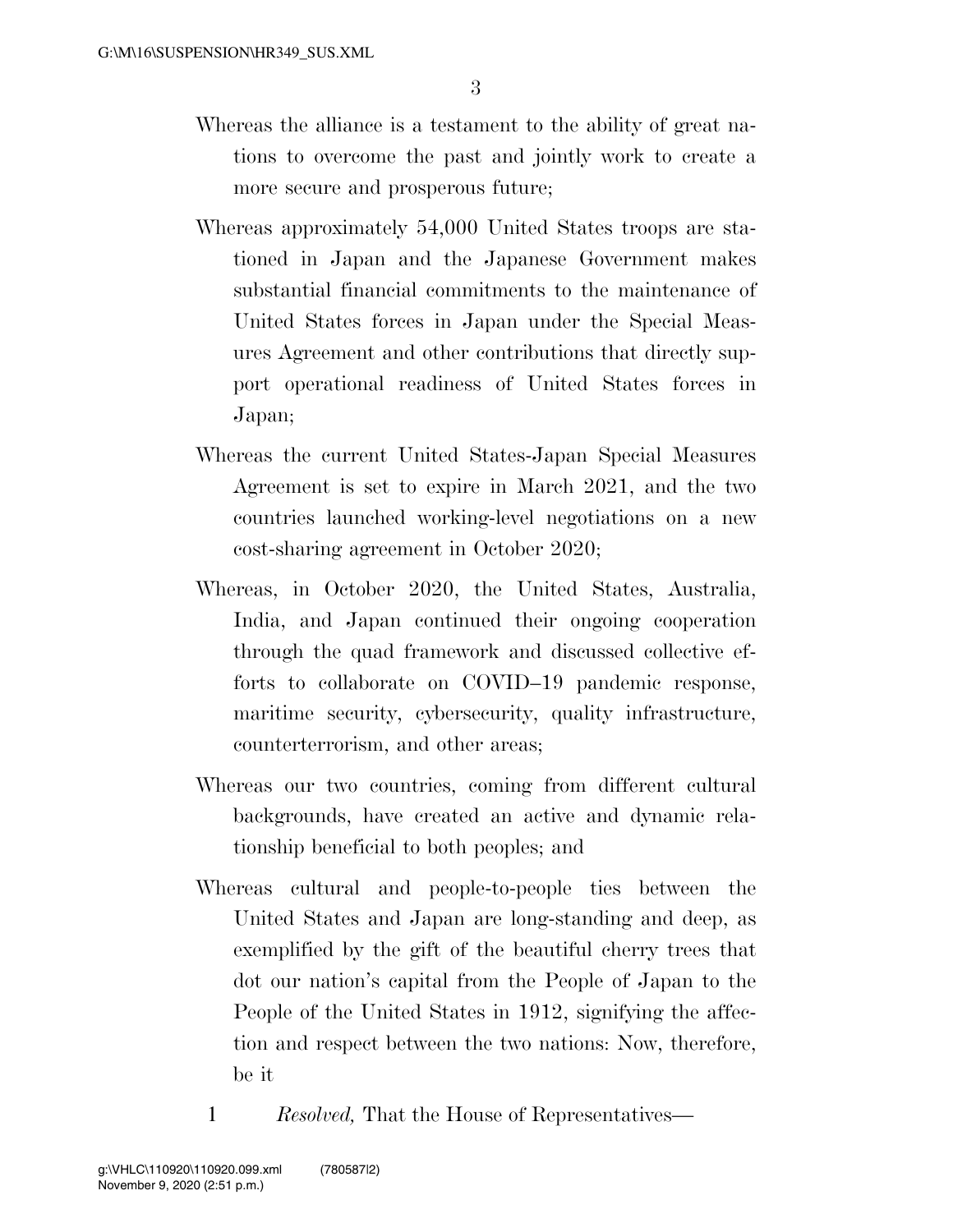(1) reaffirms the vital role of the United States- Japan alliance in promoting peace, stability, and prosperity in the Indo-Pacific region and beyond; (2) supports the conclusion of an equitable, new United States-Japan Special Measures Agreement that is negotiated based on our shared national in- terests, prior to the expiration of the current agree- ment; (3) supports cooperation between the United States, Japan, and other like-minded partners to promote high-quality infrastructure, energy, and de- velopment projects that are open, transparent, and sustainable; (4) underscores the importance of the close peo- ple-to-people and cultural ties between our two na- tions; (5) calls for the continued robust cooperation

 between the United States and Japan in the global fight against COVID–19, and supports the Japanese Government's commitment to hosting the Olympic Games in 2021;

 (6) calls for the strengthening and broadening of diplomatic, economic, and security ties between the United States and Japan;